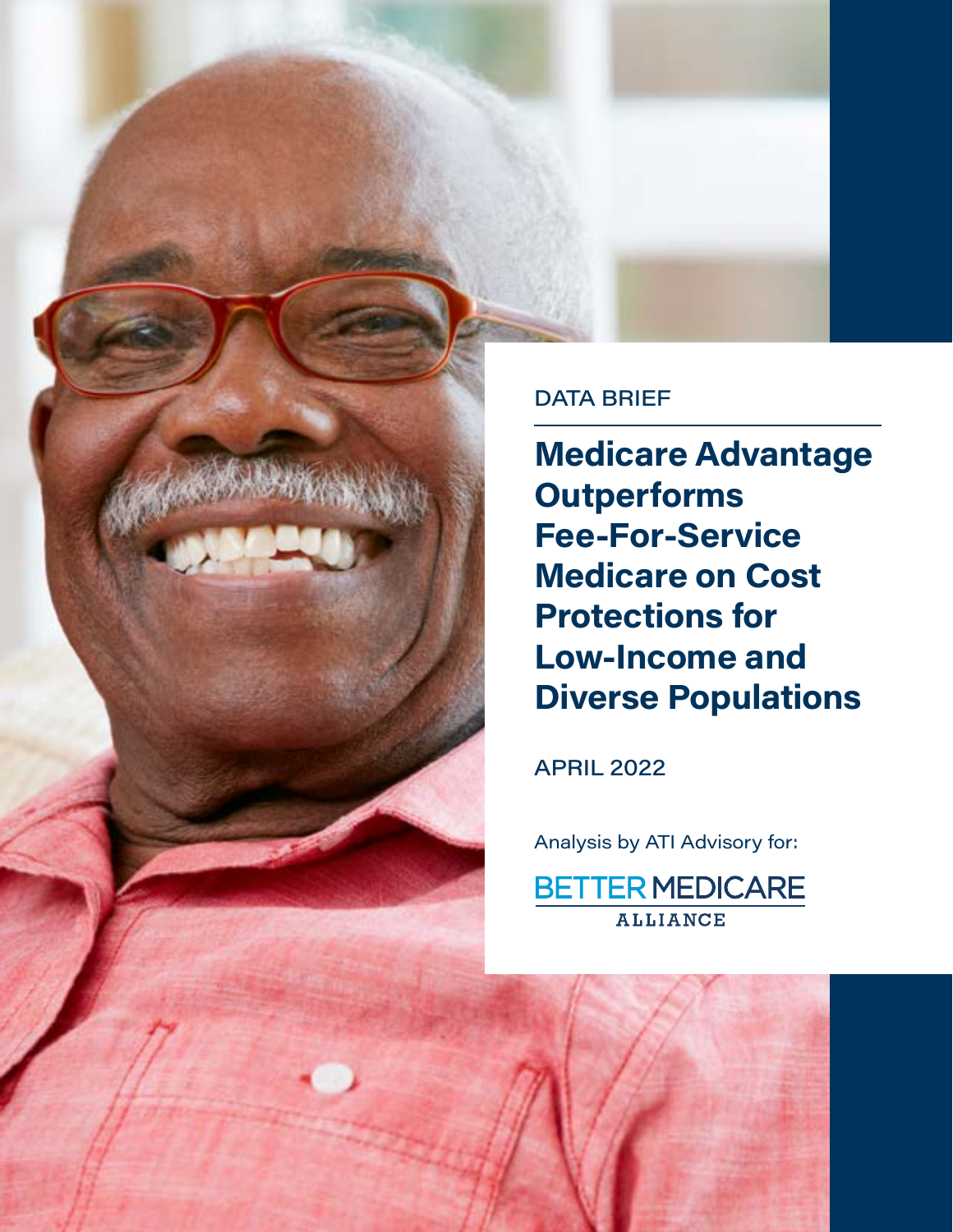## **Background**

Of the growing number of Medicare beneficiaries, 43 percent – 28.7 million – are served by Medicare Advantage plans.<sup>1</sup> Medicare Advantage is a capitated, integrated system where private health plans receive a payment per enrollee from the Centers for Medicare & Medicaid Services (CMS) to provide coverage of Medicare benefits to those individuals. These plans bear full risk for the cost and quality of care for each enrollee, and plans must have a network of providers to ensure access to all covered care and services.

Medicare Advantage differs from Fee-For-Service (FFS) Medicare considerably in the populations it serves as well as the benefits and financial

protections it provides. For example, over 99 percent of Medicare Advantage plans offer supplemental benefits that are not covered by FFS Medicare such as coverage for dental, vision, inhome support services, and/or wellness services.

Research and analysis commissioned by the Better Medicare Alliance and performed by ATI Advisory in 2019, 2020, and 2021 using data from 2016, 2017, and 2018, respectively, highlighted the crucial role Medicare Advantage plays in protecting financially vulnerable Medicare beneficiaries with low- to modest-income from out-of-pocket health care costs. These previous analyses are updated and expanded here with new data available for 2019.

1 ATI Analysis of March 2022 and December 2021 CMS Enrollment Files: Monthly Contract and Enrollment Summary Report & MA State/County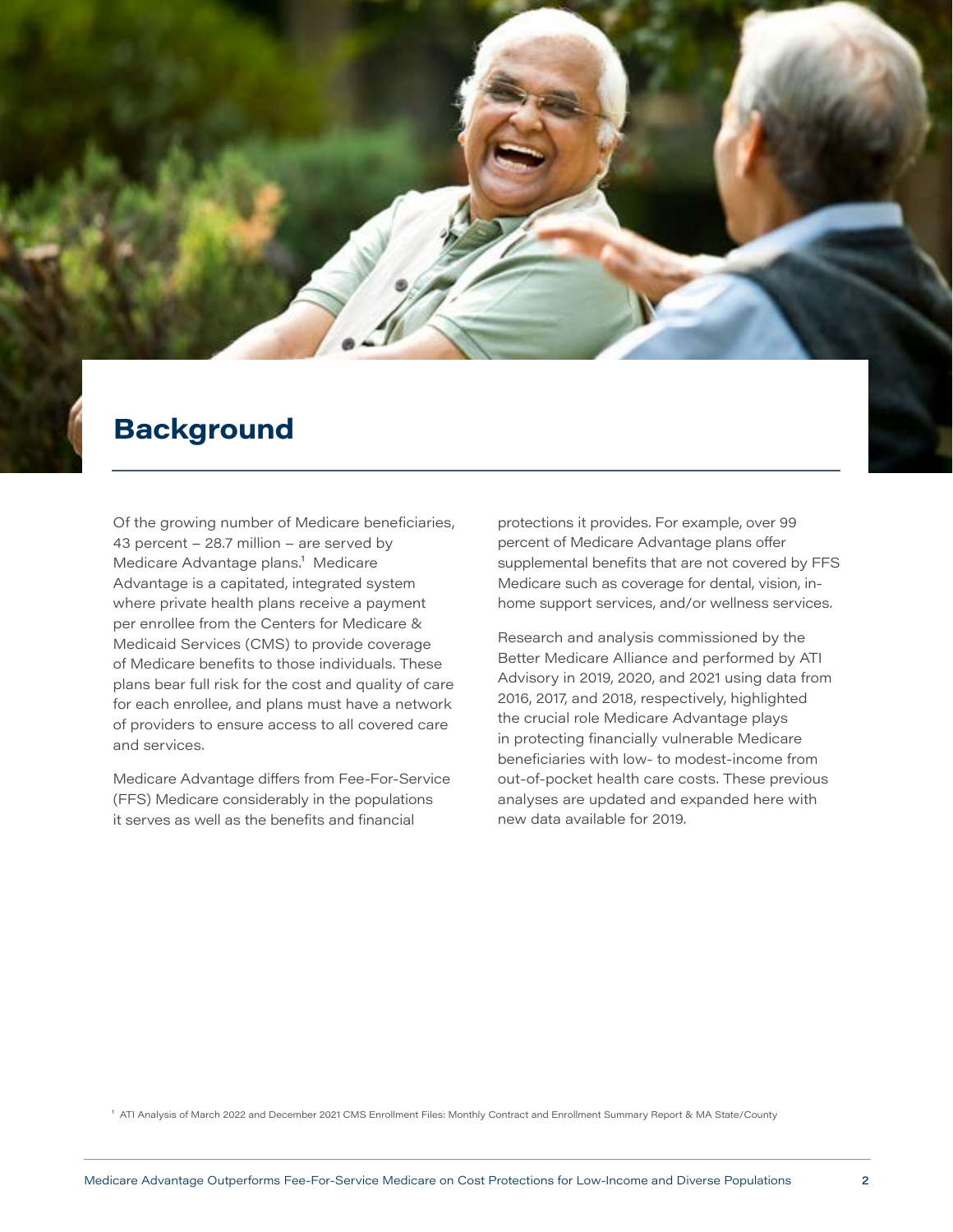## Overview and Implications

This report compares Medicare Advantage to FFS Medicare on cost protections across income, disability, race, and ethnicity to understand how programs can better serve the health care needs of their beneficiaries.

Medicare Advantage plans have the flexibility to offer cost and coverage policies that are different from those in FFS Medicare. Plans may, for example, have different deductible and cost-sharing policies. Beneficiaries in Medicare Advantage have maximum annual out-of-pocket limits, which do not exist in FFS Medicare. On average, Medicare Advantage beneficiaries report spending nearly \$2,000 less on out-ofpocket costs and premiums annually compared to FFS Medicare beneficiaries (Figure 2). Cost protections from Medicare Advantage persist across race and ethnicity.

This lower spending through Medicare Advantage translates to fewer cost-burdened beneficiaries. FFS Medicare beneficiaries are nearly twice as likely to be cost burdened as Medicare Advantage beneficiaries even when looking at low-income beneficiaries (Figure 3). A greater proportion of low-income beneficiaries are in Medicare Advantage than FFS Medicare (Figure 1).

Despite lower costs, beneficiaries across both programs report similar levels of satisfaction in the quality of their health care. This analysis also shows that Medicare Advantage beneficiaries have similar clinical and functional needs as well as chronic conditions to FFS Medicare beneficiaries.

This fourth year of analysis continues to demonstrate that Medicare Advantage plans provide strong value for the Medicare dollar and may better meet the needs of Medicare beneficiaries, including those who cannot afford to fill coverage gaps by purchasing Medigap plans or who do not have access to employersponsored wrap-around coverage. It is important to ensure access to the cost protections and supplemental benefits are available through Medicare Advantage across the country.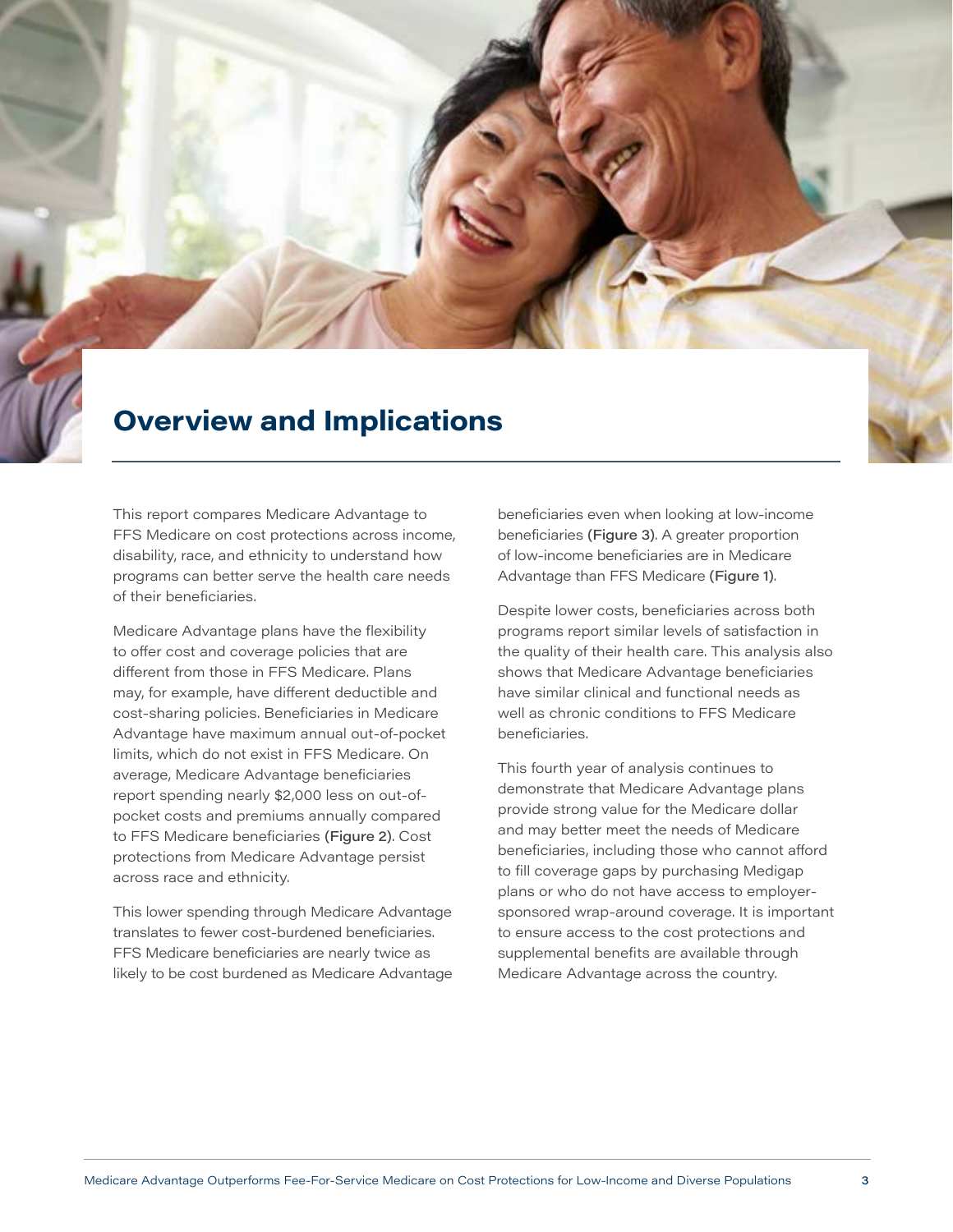# Findings

### Low-Income Medicare Beneficiaries Choose Medicare Advantage

Low-income Medicare beneficiaries are more likely to enroll in Medicare Advantage than higher-income beneficiaries. Over 46 percent of beneficiaries under 200 percent of the Federal Poverty Level (FPL)<sup>2</sup> were enrolled in Medicare Advantage, compared with 28 percent of beneficiaries over 400 percent of the FPL (data not shown). The difference between the two programs is growing; in 2018, 40 percent of low-income Medicare beneficiaries chose Medicare Advantage. This 6 percentage point difference is a 15 percent increase year over year in the number of low-income Medicare beneficiaries choosing Medicare Advantage.

As Figure 1 shows, Medicare Advantage beneficiaries are more likely to be financially vulnerable; 52.7 percent of Medicare Advantage beneficiaries live below 200 percent of the FPL. Comparatively, 38.3 percent of FFS Medicare beneficiaries live below 200 percent of FPL. Moreover, less than a quarter of Medicare Advantage beneficiaries live above 400 percent of FPL compared to more than one-third of FFS Medicare beneficiaries.

#### Figure 1: Percentage of Medicare Beneficiaries by Income as a Percent of Federal Poverty Level<sup>3</sup>



<sup>&</sup>lt;sup>2</sup> In 2019, the FPL was \$12,490 per year for one individual; 200% FPL was \$24,980.

<sup>3</sup> All differences between Medicare Advantage and FFS Medicare are statistically significant at p < 0.05 except for the comparison at 200-399% FPL.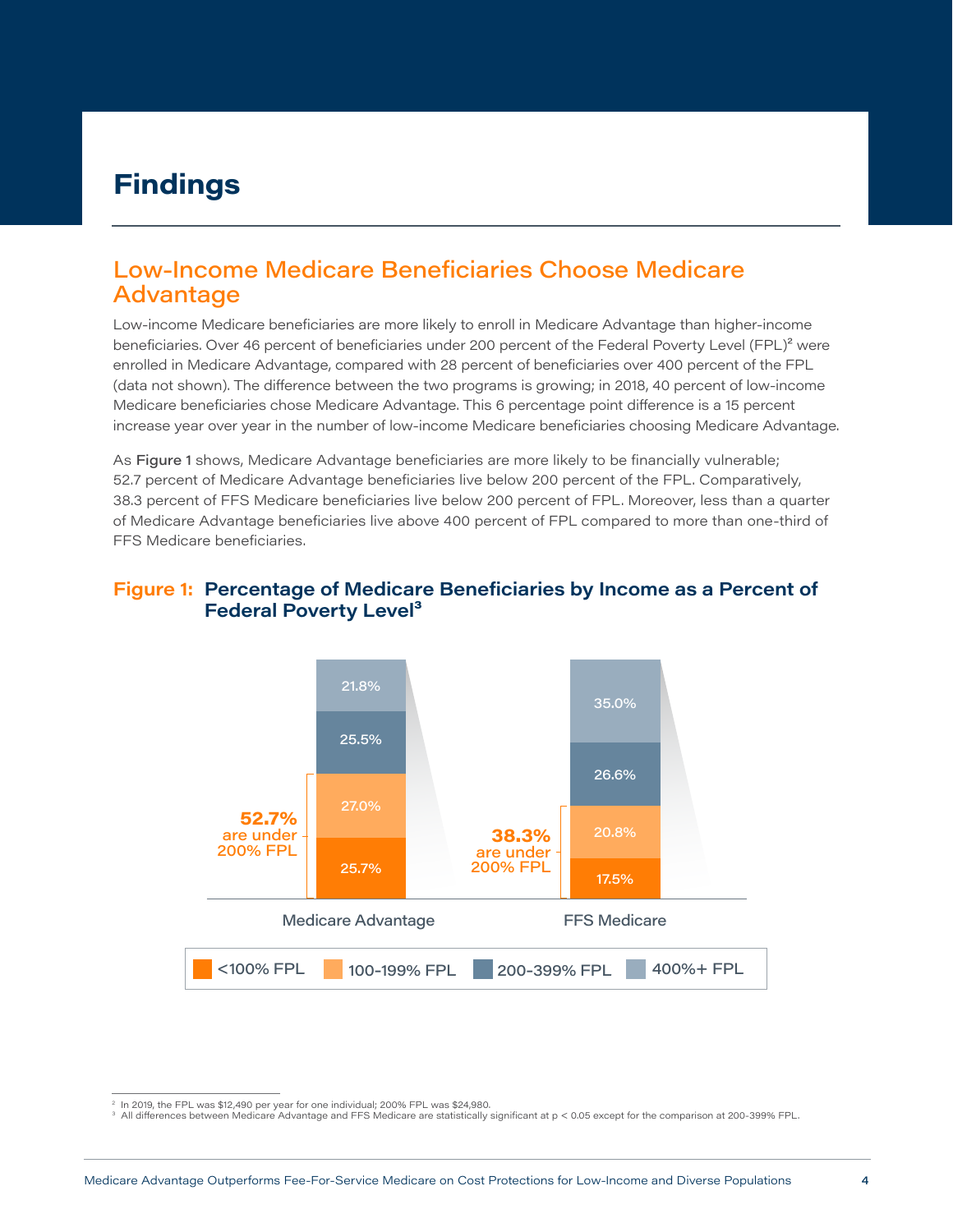Medicare Advantage beneficiaries also are more likely to be dually eligible for Medicaid (data not shown). Policy efforts often focus on dual eligible beneficiaries because of their medical and functional complexity, coupled with health care costs. Twenty-three percent of Medicare Advantage beneficiaries are eligible for Medicaid compared to 15 percent of FFS Medicare beneficiaries.

### Medicare Advantage Beneficiaries Spend Less than FFS Medicare Beneficiaries

On average, beneficiaries enrolled in Medicare Advantage spend less on out-of-pocket costs and premiums than those in FFS Medicare. Medicare Advantage beneficiaries report spending \$1,965 less on out-of-pocket costs and premiums compared to FFS Medicare beneficiaries (Figure 2).<sup>4</sup> This difference in out-of-pocket spending has grown by \$325 since 2018. Between 2018 and 2019, health care spending rose 5 percent for Medicare Advantage beneficiaries and 9 percent for FFS Medicare beneficiaries.<sup>5</sup>

#### Figure 2: Average Total Spending (Out-of-Pocket & Premium) Among Medicare Beneficiaries



Analytics limited to community-dwelling Medicare beneficiaries given the unique financial experiences of individuals living in facility settings. Including (4 Analytics limited to community and facility) would increase tot respectively. Fewer than 3 percent of Medicare beneficiaries reside in a facility.

[<sup>2021</sup> Data Brief:](https://bettermedicarealliance.org/publication/data-brief-medicare-advantage-outperforms-traditional-medicare-on-cost-protections-for-low-and-modest-income-populations-2/) Medicare Advantage Outperforms Traditional Medicare on Cost Protections for Low- and Modest-Income Populations.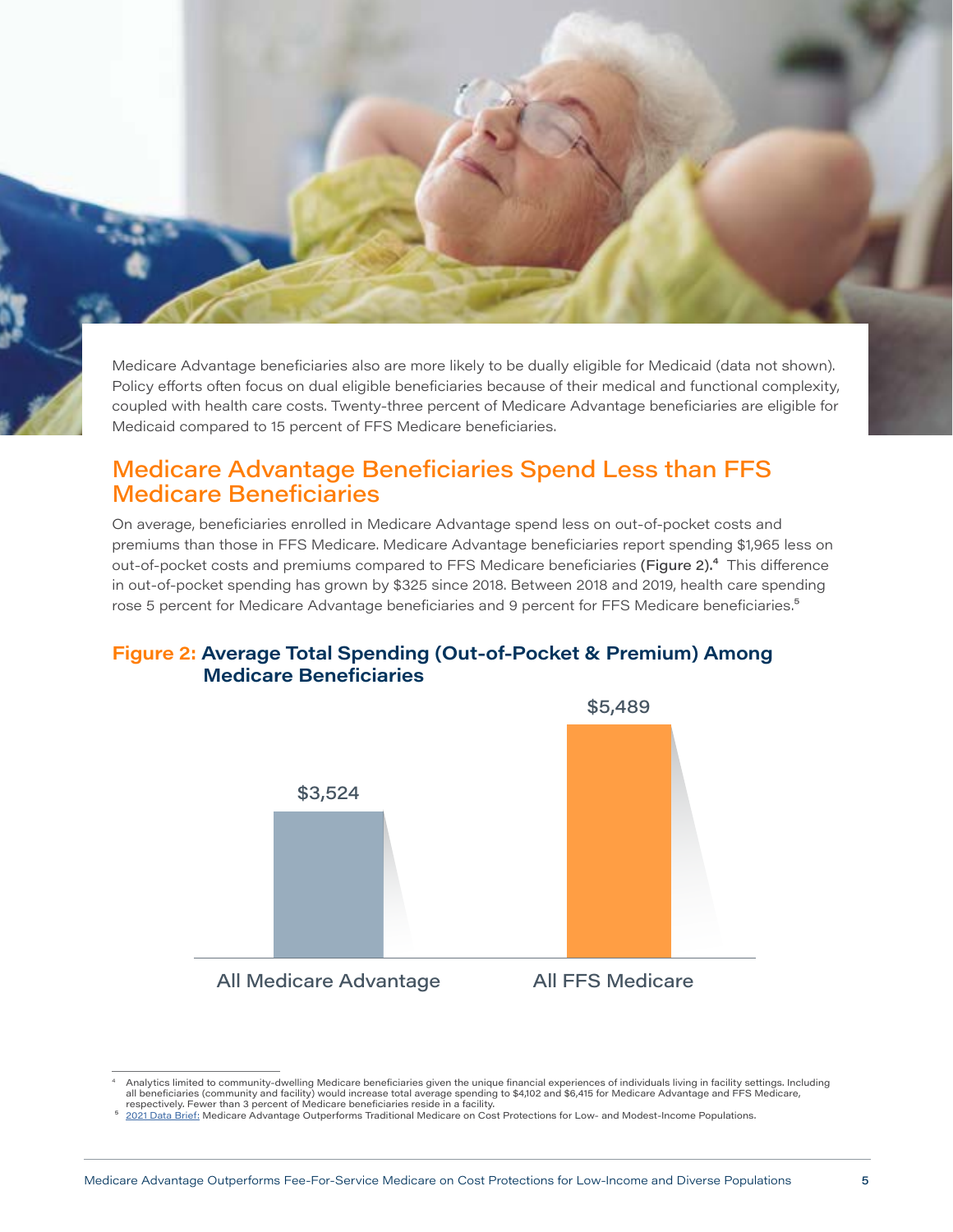Lower average spending by Medicare Advantage beneficiaries reduces the total cost burden of health care ("cost burden" is defined as spending over 20 percent of income on health care costs). Approximately 13 percent of Medicare Advantage beneficiaries experience cost burden associated with out-of-pocket and premium spending, compared to 20 percent of FFS Medicare beneficiaries. Cost burden is greatest among low-income beneficiaries. Nearly twice as many Medicare-only beneficiaries under 200 percent FPL experience cost burden in FFS Medicare as they do in Medicare Advantage, at 47.8 percent and 26.8 percent, respectively (Figure 3). Similarly, over twice as many dual eligible beneficiaries in FFS Medicare are cost burdened compared to Medicare Advantage, 17.9 percent and 8.1 percent respectively (data not shown).

#### Figure 3: Percentage of Beneficiaries Who Are Cost-Burdened<sup>6</sup>



<sup>6</sup> All differences between Medicare Advantage and FFS Medicare are statistically significant at p < 0.05.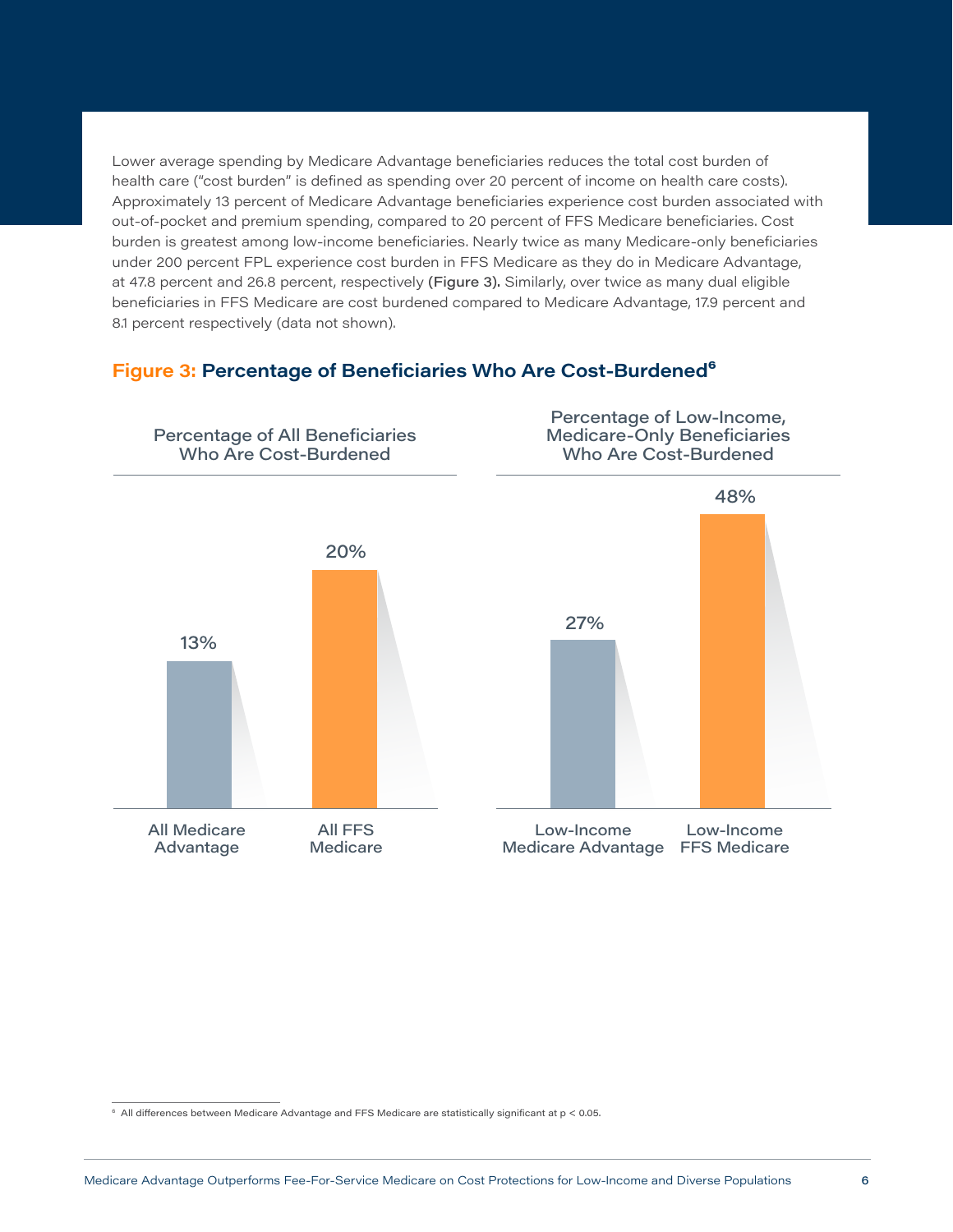### Medicare Advantage Beneficiaries Spend Less than FFS Medicare Beneficiaries across Racial and Ethnic Groups

Black and Latino beneficiaries make up a larger proportion of Medicare Advantage enrollment than FFS Medicare enrollment. Fourteen percent of Medicare Advantage beneficiaries are Black compared to 9 percent of FFS Medicare beneficiaries, and 11 percent of Medicare Advantage beneficiaries are Latino compared to 6 percent of FFS Medicare beneficiaries (Figure 4). Seventy percent of beneficiaries in Medicare Advantage were white compared to 80 percent of FFS Medicare beneficiaries (data not shown).



#### Figure 4: Percent of Program Enrollment Black or Latino<sup>7</sup>

7 All differences between Medicare Advantage and and FFS Medicare are statistically significant at p < 0.05.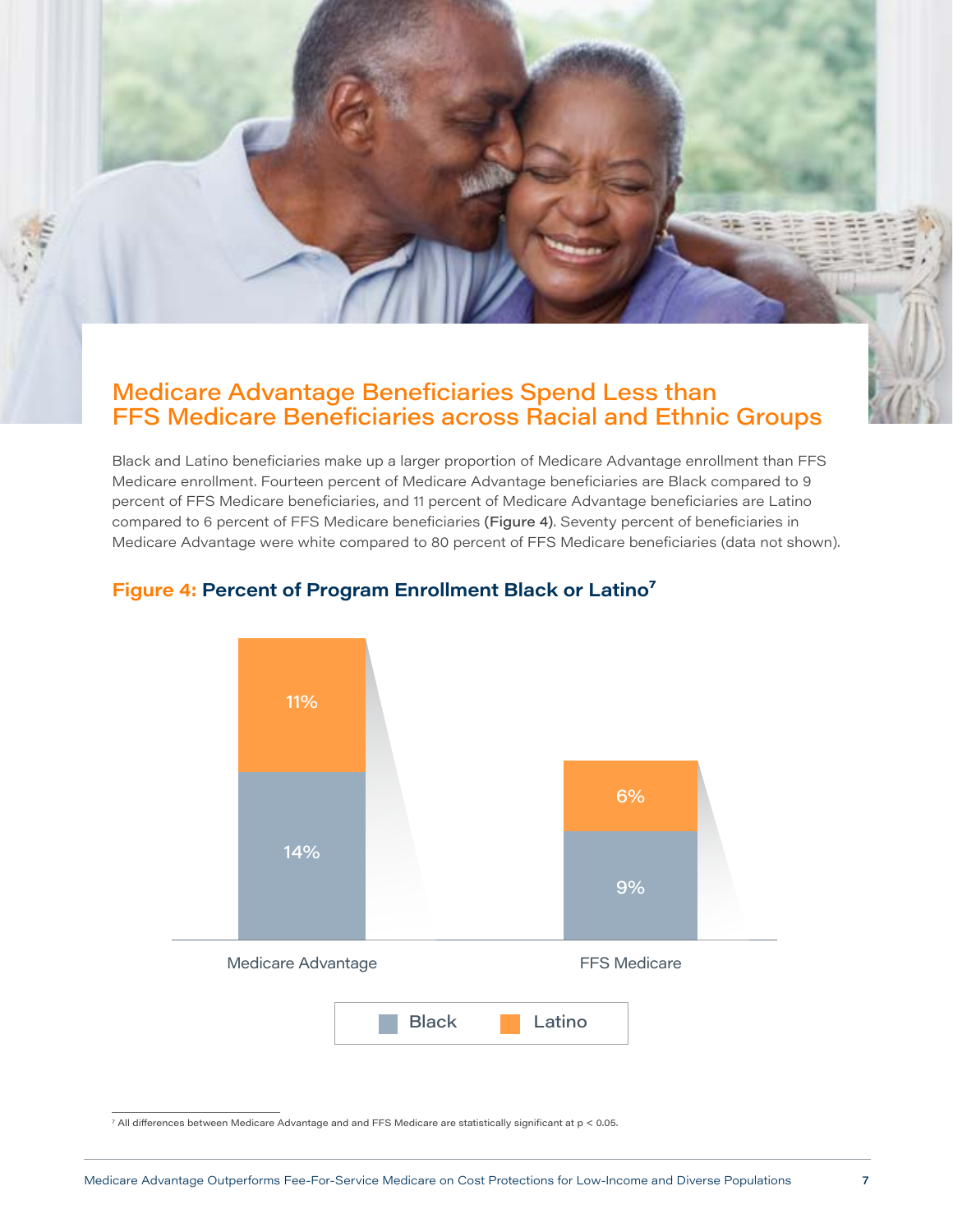Across all racial and ethnic groups, Medicare Advantage beneficiaries spend less, on average, than FFS Medicare beneficiaries. Black beneficiaries spend an average of \$1,104 less, Latino beneficiaries spend an average of \$1,421 less, and white beneficiaries spend an average of \$1,879 less. Overall, white Medicare beneficiaries enrolled spend more on average on out-of-pocket costs and premiums than Black and Latino beneficiaries. White FFS Medicare beneficiaries report spending \$2,582 and \$2,402 more than Black and Latino FFS Medicare beneficiaries, respectively. White Medicare Advantage beneficiaries report spending \$1,807 and \$1,944 more than Black and Latino Medicare Advantage beneficiaries, respectively (Figure 5). Despite these differences in average total spending among Black, Latino, and white beneficiaries, the proportion of cost burdened beneficiaries is similar across racial and ethnic groups within Medicare programs (Figure 5).

#### Figure 5: Average Total (Out-of-Pocket & Premium) Spending Among All Medicare Beneficiaries by Race/Ethnicity

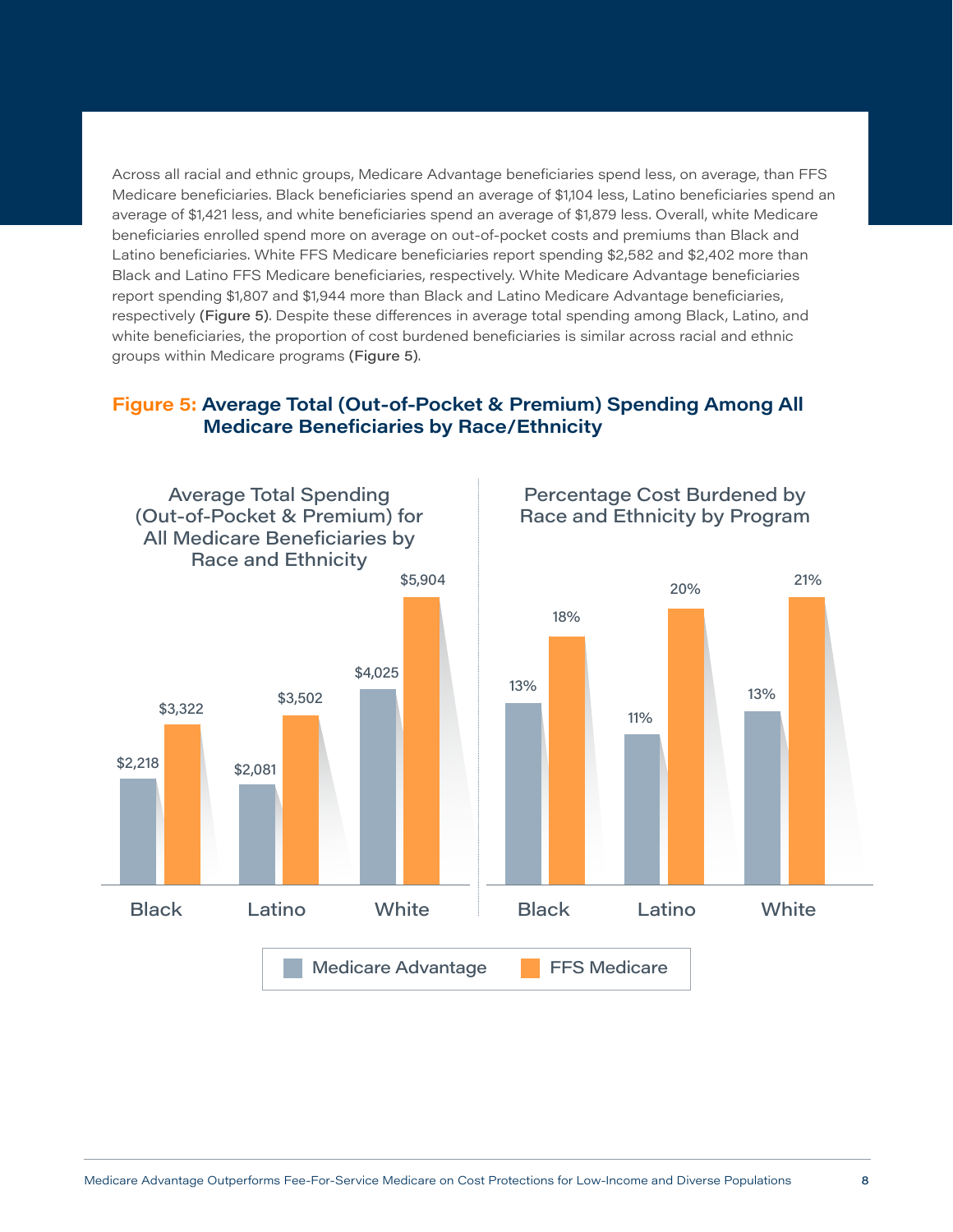### Despite Similar Functional and Clinical Needs as FFS Medicare Beneficiaries, Medicare Advantage Beneficiaries Spend Less

A similar percent of Medicare Advantage and FFS Medicare beneficiaries need assistance with instrumental activities of daily living limitations (IADLs) and/or activities of daily living (ADL) limitations. Despite this similarity, the average amount spent on health care by FFS Medicare beneficiaries is greater than the amount spent by Medicare Advantage beneficiaries for both those reporting zero to one and two or more ADL limitations (Figure 6). Beneficiaries experiencing two or more ADL limitations, spend an average of \$3,246 more annually in FFS Medicare than in Medicare Advantage.

#### Figure 6: Average Total (Out-of-Pocket & Premium) Spending Among All Medicare Beneficiaries by ADL Limitations



Furthermore, Medicare Advantage and FFS Medicare beneficiaries have similar clinical profiles. Rates of congestive heart failure, chronic obstructive pulmonary disease (COPD), cognitive impairment, and depression were similar across the two programs. The only chronic condition that differed significantly was diabetes; 37 percent of beneficiaries in Medicare Advantage had diabetes compared to 31 percent of FFS Medicare beneficiaries (data not shown).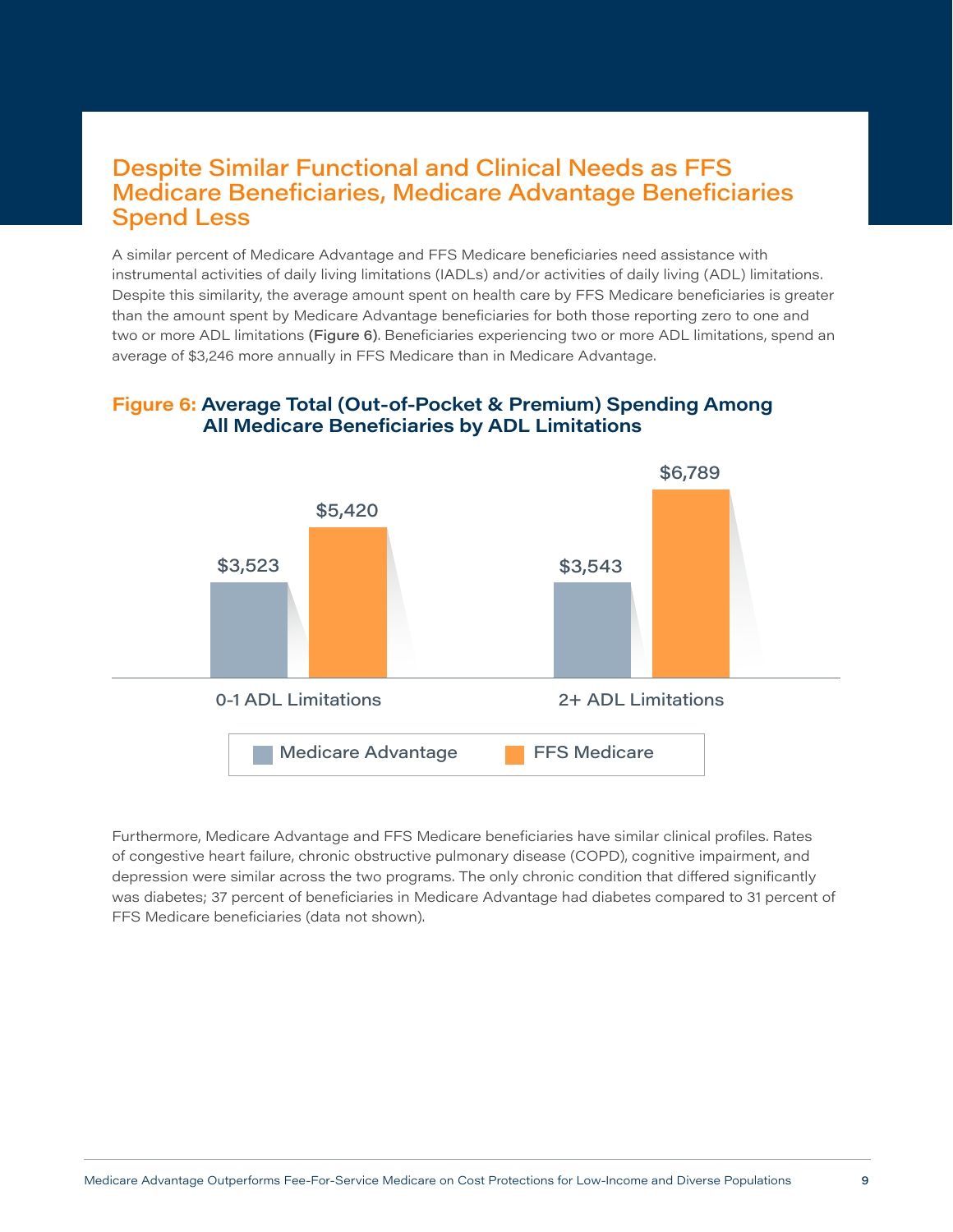### Medicare Advantage Beneficiaries Report High Health Care Satisfaction and Access

Medicare Advantage beneficiaries report similar rates of satisfaction with their health care quality and ease of getting to the doctor as FFS Medicare beneficiaries. Medicare Advantage and FFS Medicare beneficiaries report being similarly "satisfied" or "very satisfied" when asked how satisfied they are with the overall quality of health care they have received in the past year, at 94.9 percent and 96.0 percent, respectively. Additionally, 95.6 percent of Medicare Advantage beneficiaries report being satisfied or very satisfied with the ease or convenience of getting to a doctor or other health professional near where they live, compared to 95.0 percent of FFS Medicare beneficiaries. Medicare Advantage beneficiaries report having a usual source of care (93.6 percent) at a slightly higher rate than FFS Medicare beneficiaries (90.8 percent). Medicare Advantage beneficiaries also report receiving a flu shot in the last year at a slightly higher rate than FFS Medicare beneficiaries at 74.8 and 71.1 percent respectively (Figure 7).



#### Figure 7: Access to Care and Quality of Care Measures by Program<sup>8</sup>

<sup>8</sup> All differences between Medicare Advantage and and FFS Medicare are statistically significant at p < 0.05 except for the comparison of Satisfaction with Ease of Getting to the Doctor.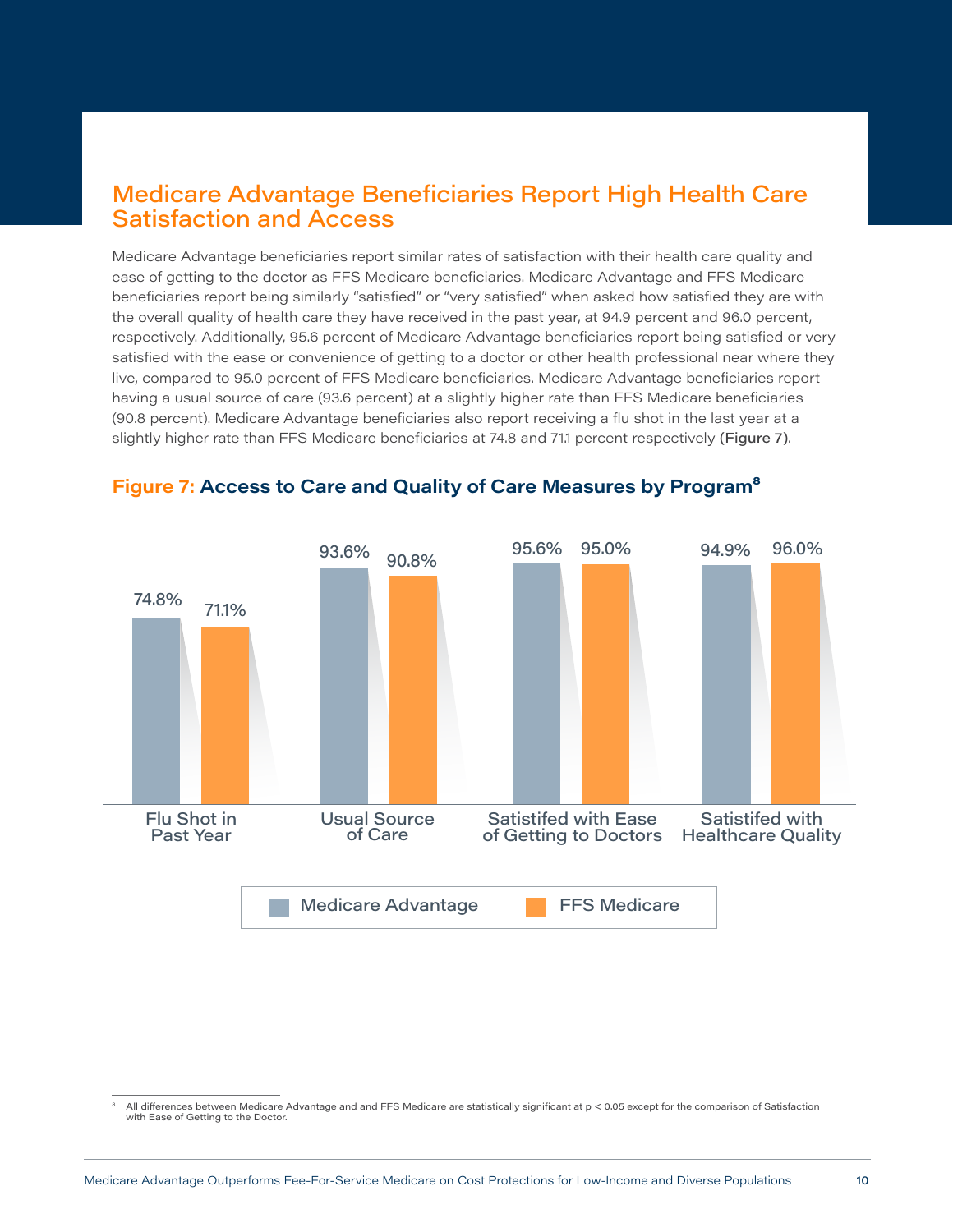## Conclusion

This report continues to demonstrate the ability of Medicare Advantage to provide critical cost protections to beneficiaries relative to FFS Medicare, particularly for those who are most financially or socially at-risk. As policymakers consider opportunities to enhance care and protections for Medicare beneficiaries, they should consider the important role that Medicare Advantage plays in easing the financial burden for beneficiaries.

Populations enrolled in Medicare Advantage and FFS Medicare are clinically similar and have comparable functional impairments and support needs. Beneficiaries in the two programs report similar levels of satisfaction with their care. Despite these similarities, beneficiaries in Medicare Advantage spend nearly \$2,000 less on premiums and out-of-pocket and a lower proportion of Medicare Advantage beneficiaries are burdened by their health care costs. These differences are even greater when looking at the lowest-income beneficiaries – Medicare-only beneficiaries below 200 percent FPL as well as dual eligible beneficiaries.

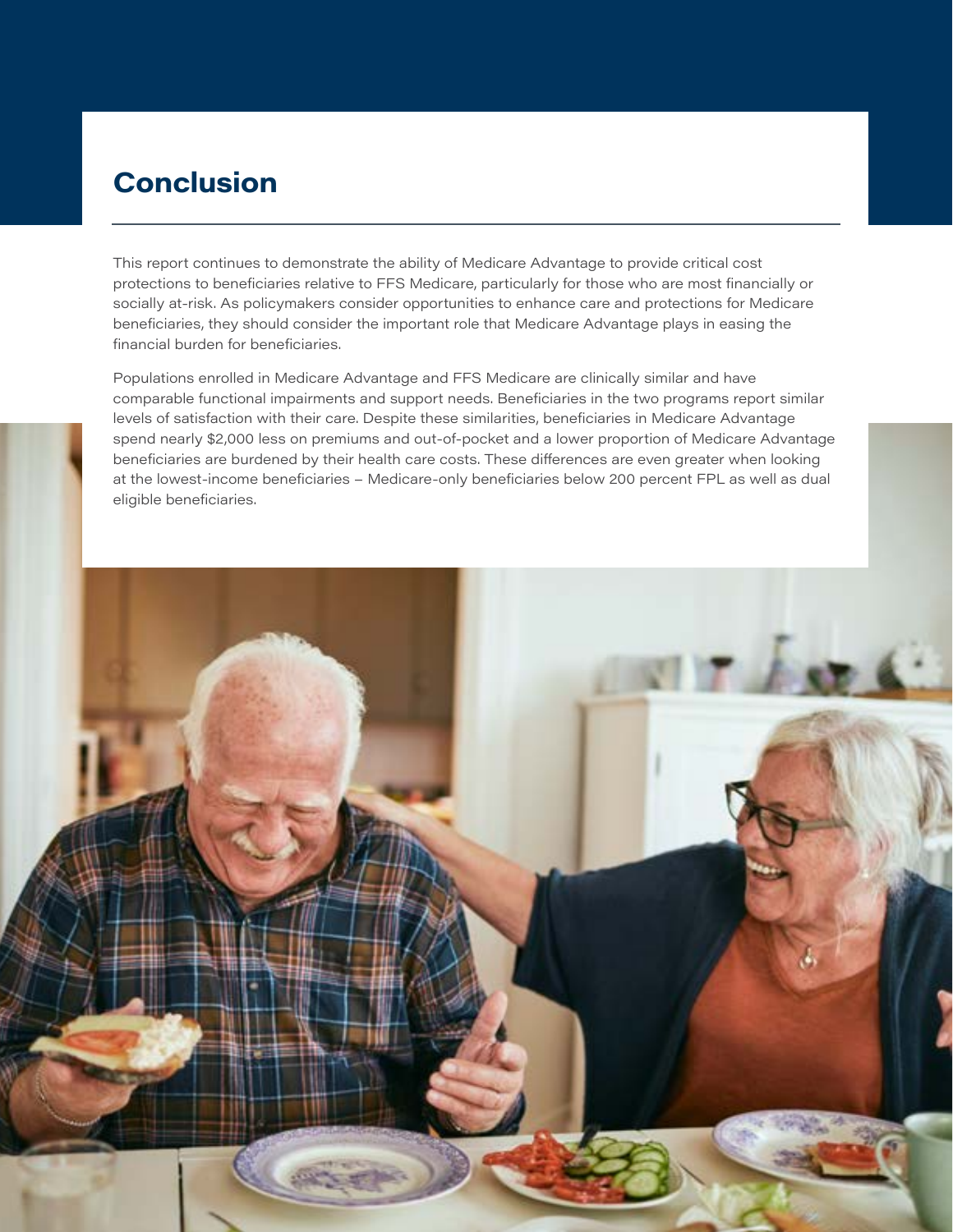## Looking Ahead

In the past five years, Medicare Advantage enrollment grew 38 percent which reflects the increasing popularity of the program. The policy landscape has enabled Medicare Advantage plans to meet the diverse and complex needs of Medicare beneficiaries and to expand the reach and impact of the Medicare Advantage program. Supplemental benefit flexibility, the use of health risk assessments, and expanded telehealth opportunities are examples of Medicare Advantage policies and tools that have improved access to and closed gaps in care and allowed plans to support beneficiary well-being while maximizing the value of the Medicare dollar.

Given the popularity of Medicare Advantage and the program's demonstrated ability to provide cost protections to Medicare beneficiaries while preserving their satisfaction and access to care, policymakers may be interested in building on Medicare Advantage's success in achieving lower out-of-pocket costs and additional benefits for enrollees. Enhancing access to low cost, high quality Medicare Advantage plans will foster the kind of service delivery innovation that the growing numbers of older Americans need.